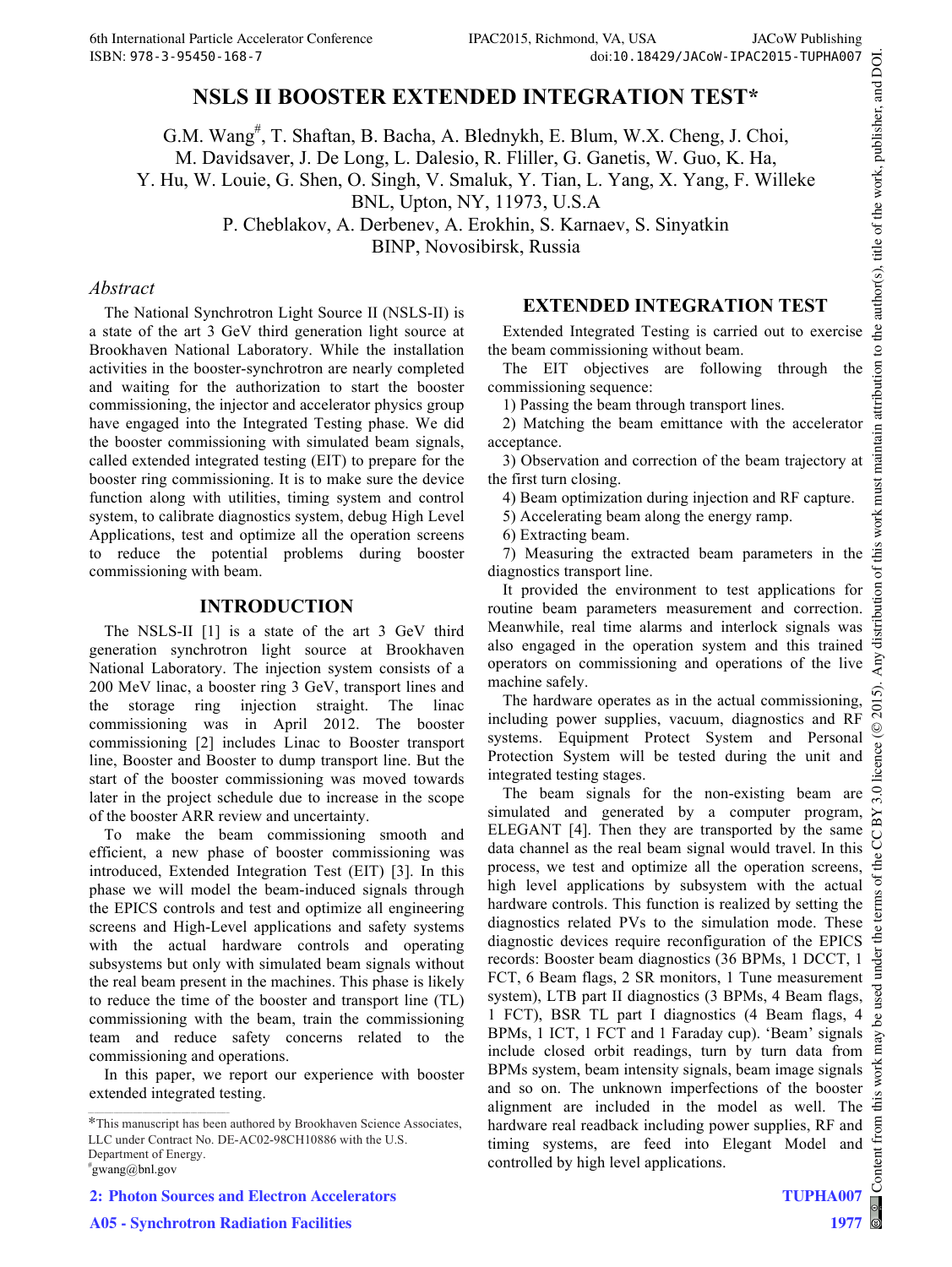#### **DATA STRUCTURE**

Figure 1 shows communication of the ELEGANT kernel with the panels/HLAs at high level and EPICS [5] structure at low level. As the actual beam commissioning, work, the CSS [6] GUI and related high level applications communicate with hardwares' setpoint and readback PVs  $\frac{3}{2}$  through the network. The CSS or HLA application will  $\sigma$ either monitor or set hardware new values through PVs as itle normal operation. The PV input value is either from actual hardware (power supply signal) or from the Elegant simulation result (beam related signal).

 2015). Any distribution of this work must maintain attribution to the author(s), title of the work, publisher, and DOI. author The 'Tasks' to generate beam simulation result is an independent application. It is a python program to read o the the hardware actual signal, convert them into physics unit through unit conversion server, and set it as an Elegant attribution input file. Depending on the study purpose, different elegant input file was set, such as close orbit calculation, or betatron oscillation signal. Elegant application will generate the new 'beam' signal, such as orbit, twiss parameters, beam size or BPMs turn by turn data. 'Tasks' will read these data and set them into diagnostics must simulation PVs as the beam status based on the hardware setting.

work: The 'Tasks' application is parallel run with the high of this level applications and set the hardware new value based on 'beam' response. Realistic noise was added and the signals will be displayed and processed by operator distribution panels and HLAs. As the 'beam' signal is known well from Elegant model, the solution or response from high level application is also expected well. This provides a self-consistent environment for high level application debug.

ົດ Comparing with virtual accelerator, it is one more step  $\overline{S}$  forward closer to beam commissioning, as all the hardware are in actual operation. All the operation panels ©and high level applications for commissioning and licen operation are in the real PVs communication. The support environment setting, such as unit conversion server are also built and tested in the process.



**1978**

Figure 1: EIT control system data flow structure.

### **EIT TEST RESULTS**

During the EIT, we developed shift schedule, daily shift plans and shifts summaries, closely corresponding to the actual beam commissioning. The EIT activities consist of 4 hour shifts per day with shift team from BNL and BINP and took  $\sim$  two months.

We tested BR all the power supplies and diagnostics. Besides the hardware function test, the operation screen and related tools were optimized with operation experience. Most hardware work well as expected. Some problems, such as injection kicker 1 and 4, QD and QG top ripple, correctors fault signal, DC septum, BPMs signal couple was found and fixed. For the operation screen and related tools, such as orbit display and correction, tune measurement, beam extraction control, and beam measurement in the diagnostics beam line, they followed the commissioning sequence, tested with simulation signal and debugged based on the operators' using experience.

### *BPMs Test*

For BPMs test, we use Pilot Tone source and CW RF source to simulate the beam signal and check the beam position change when RF attenuator changes. During the test, we found the four button signal mismatch and 'beat', as shown in Fig. 2 and the beam positon dependence on the RF attenuation. The mismatch was due to cable loss connection. The 'beat' was diagnosed due to the signal coupled with embedded EVR oscillator. This is solved by modifying the oscillator and installing a microwave absorber. The BPM position noise level is now improved down to 1 µm. The position dependence on the RF attenuator was fixed by internal gain calibration.



Figure 2: BPMs button signal from External signal input.

## *PS Test*

During PS test, QG and QD ramping top curve shows ripple. Figure 3 shows the QG test result. The top curve local relative error is about 1%, comparing with the PS specification 0.1%. The spectrum shows 240 Hz signal from power supply. This problem was solved by modifying all Quad power supply and charger by adding more bypass capacitors, rerouting signal cables and optimizing the power supply feedback and aharger PID loops to eliminate 240 Hz signal.

**2: Photon Sources and Electron Accelerators**